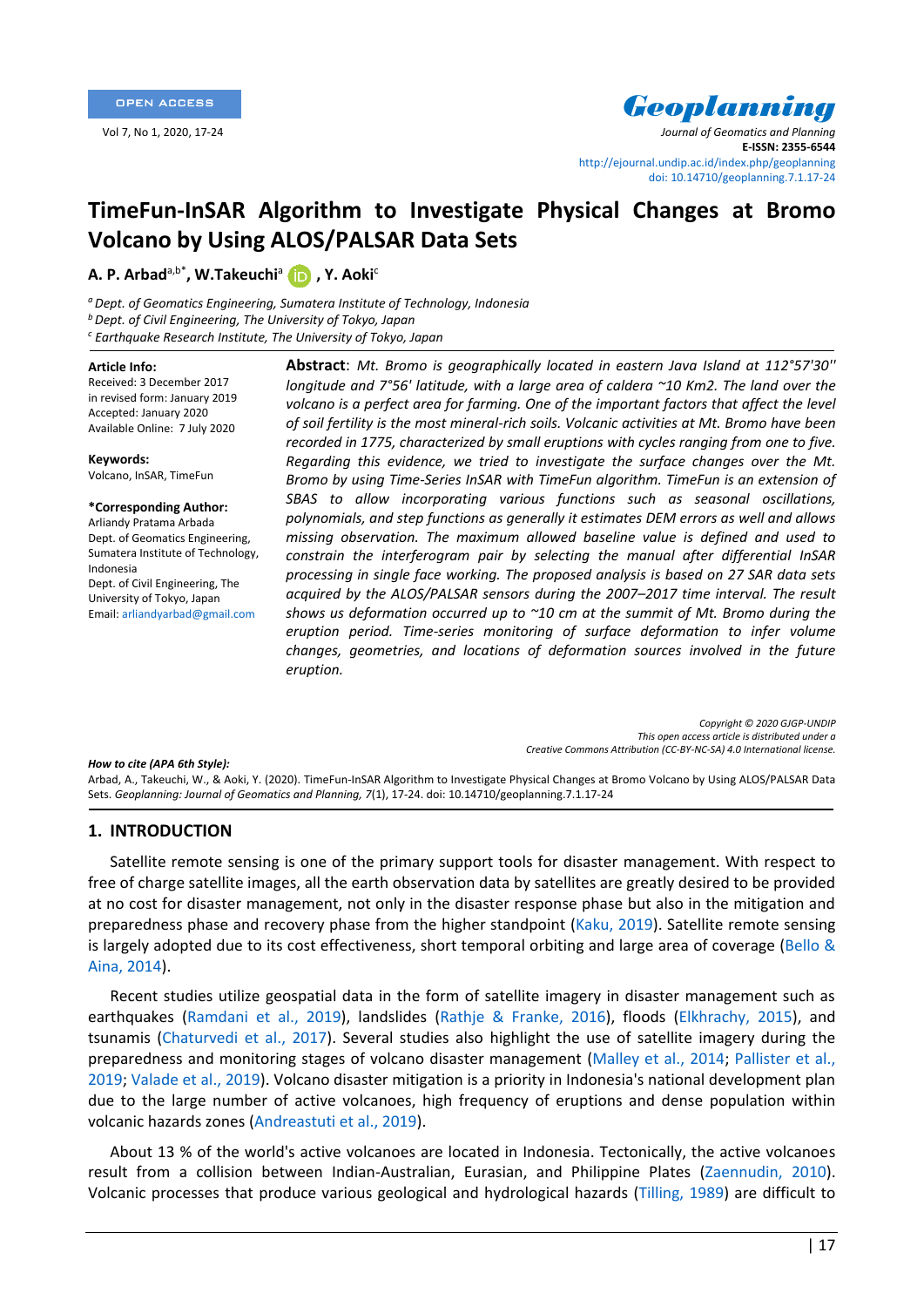Arbad, Takeuchi, and Aoki / Geoplanning: Journal of Geomatics and Planning, Vol 7, No 1, 2020, 17-24 doi: 10.14710/geoplanning.7.1.17-24

predict and capable of triggering natural disasters on regional to global scales [\(Chowdhury](#page-5-3) et al., 2016). Centre of Volcanology and Geological Hazard Mitigation (CVGHM, 2016) Indonesia recorded tectonic activities of Mt. Bromo, their recorded tectonic activity dominated by continuing tremor vibration with a maximum amplitude which tends to fluctuate. Mount Bromo status is now siaga (level 3 of 4). With the potential to evoke phreatic eruptions and magmatic materials, distribution materials such as ash plumes and pyroclastics fall will occur around the volcano. Many methods have been applied (Hooper [et al., 2004;](#page-6-8) [Berardino](#page-5-4) et al., 2002; Ferretti [et al., 1999\)](#page-6-9) for observing and monitoring the land surface of unrest volcano, and these study efforts for establishing a good and reliable system for monitoring and predicting the volcano eruption.

Previous research used conventional algorithms in the form of InSAR and DinSAR [\(Di Traglia et al., 2018;](#page-5-5) [ElGharbawi & Tamura, 2014;](#page-6-10) [Sousa et al., 2016,](#page-6-11) [Sousa et al., 2014;](#page-6-12) Wild [et al., 2019\)](#page-6-13). The limitation of these algorithms is the problem of spatial and temporal decorrelation. The TimeFun-InSAR algorithm, which is an extension of SBAS, can show the average velocity of surface deformation according to time series by reducing the problem of the decorrelation.

This study aims to implement the TimeFun-DInSAR algorithm to estimate time-series surface deformation at Mt. Bromo regarding big eruptions in 2011 and 2016. The remote sensing method (Lu [et al.,](#page-6-14) [2007\)](#page-6-14) is the most commonly rapid assessment unrest volcano technique. Remote sensing has been largely implemented to rapid assess assessment (e.g., [Voigt et al., 2011\)](#page-6-15) Haiti earthquake in 2010. In the past decade ago, [\(Abidin et al., 2004\)](#page-5-6) has published a report on the Bromo volcano's surface deformation as detected by GPS. Previous records indicate that Mt. Bromo is dominated by Strombolian eruptions with relatively mildly explosive ones at discrete. The cycle eruption is 5 years.

## **2. DATA AND METHODS**

#### **2.1. Study Area**

This study took place at Mt. Bromo, East Java. Mt Bromo is important to be the study area because it is the best natural tourist destination in Indonesia. In addition, Mt Bromo has an active mountain character and is one of the volcanic attractions in Indonesia. The detail location was illustrated in [Figure 1.](#page-1-0)



<span id="page-1-0"></span>**Figure 1.** Study area at Mt. Bromo, East Java Province. The red rectangle is identified as ALOS PALSAR ascending orbit direction. The blue rectangle is identified as ALOS PALSAR descending orbit direction.

## **2.2. Data**

For analyzing the eruption events in 2011 and 2016, we used SAR data derived from the PALSAR sensor and Images which L-band frequency characteristic onboard from Advanced Land Observing Satellite (ALOS) with active microwave sensor to achieve cloud-free and day-and-night land observation. The dataset is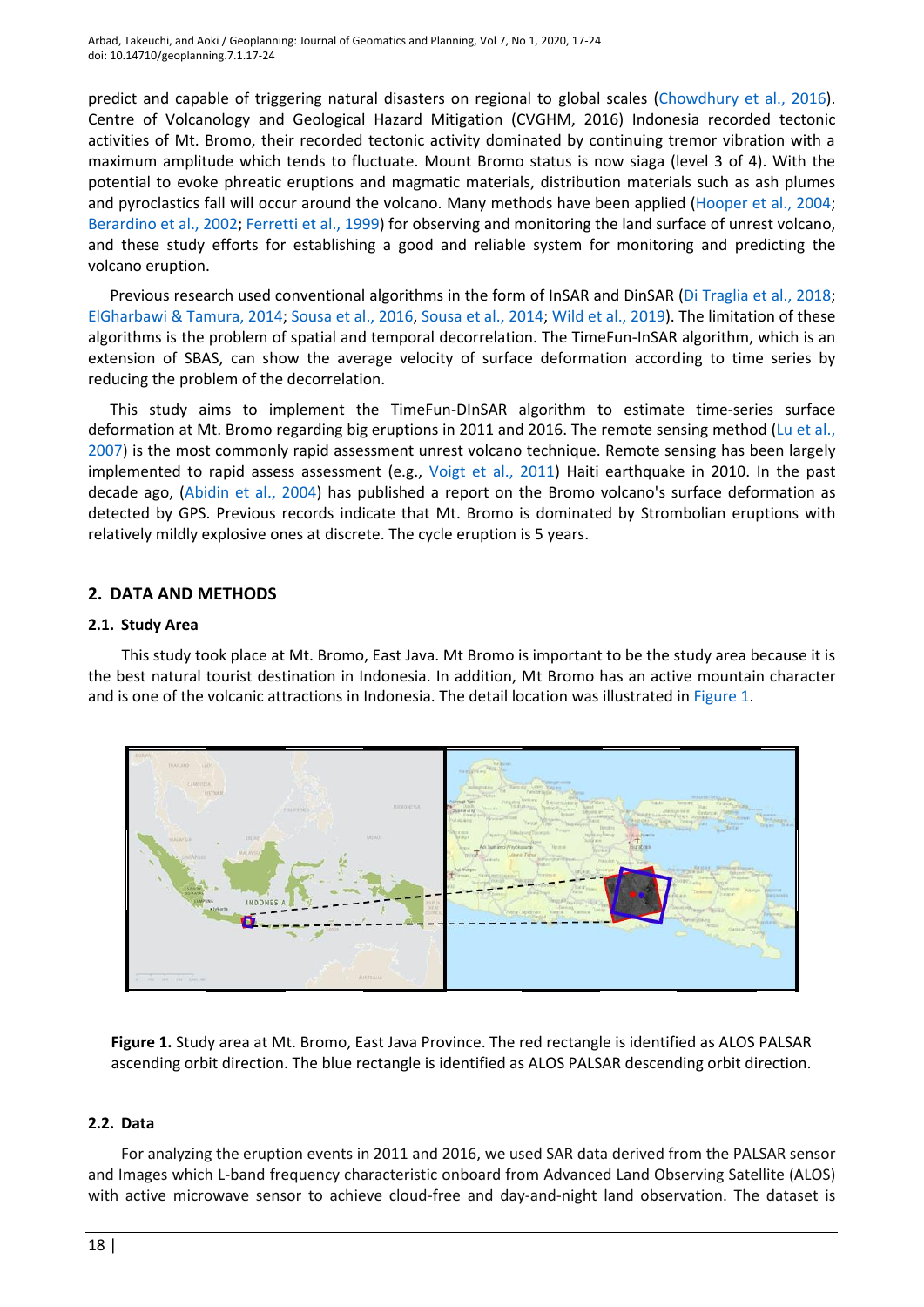composed of 22 SAR images for the 2011 eruption, collected from 24 May 2007 to 4 November 2011 (Descending passes, HH polarization, Track 91, Frame 3780) and 5 SAR images for the 2016 eruption, collected from 11 March 2015 to 03 May 2017 (Descending passes, HH polarization, Track 29, Frame 3780).

## **2.3. TimeFun D-InSAR**

Differential InSAR has been exploited to detect ground surface changes (e.g., Arbad et [al., 2016\)](#page-5-7) in Mt. Raung, East Java. Despite the fact, [Crosetto](#page-5-8) et al. (2016) has briefly explained of the majority of DInSAR limitations include: (i) the temporal and geometric decorrelations degrade the quality of the interferogram [\(Hanssen, 2001\)](#page-6-16); (ii) in a noisy interferogram, the unwrapping error could be significant [\(Ghiglia & Pritt,](#page-6-17)  [1998\)](#page-6-17); and (iii) atmospheric disturbance can be a significant source of error [\(Zebker](#page-7-1) et al., 1997). Several studies (e.g., [Zebker et al., 1997;](#page-7-1) [Sandwell & Price, 1998;](#page-6-18) [Wright](#page-7-2) et al., 2001) tried to extract deformation by stacking DInSAR images. Time-series analysis of DInSAR images has been invented to overcome some limitations of DInSAR of a single pair. To reduce the fact of limitations, time-series InSAR was applied for filling the gaps of DInSAR [\(Hetland et al., 2012\)](#page-6-19) has pointed out a new method of time-series observation, TimeFun is an extension of SBAS to allow incorporating various functions, e.g., seasonal oscillations, polynomials, step functions, etc.

The TimeFun method implements the temporal inversion scheme established formerly for multiscale interferometric time‐series techniques directly in the data domain. This method explains each pixel's phase evolution using a dictionary of user-defined functions [\(Agram et al., 2013\)](#page-5-9). For both SBAS and TimeFun analysis, only pixels with a coherence value above a single, user-specified threshold in all interferograms will be selected. Thus, the SBAS algorithm and TimeFun algorithm share the same DS pixels (Gong et al., [2016\)](#page-6-20). The key point of the SBI analysis is to mitigate the impact of decorrelation by properly selecting the interferometric pairs with short temporal (Bt) and geometry (perpendicular) baselines. The maximum allowed baseline value is defined and used to constrain the interferogram pair by selecting the manual after differential InSAR processing in single face working. The observation equation for each pixel was illustrated in eq 1.

…………………………………………. (eq. 1)

Where:

 $f^k(t)$ : k-th function

 $\alpha_k$ : Coefficient associated with the k-th function.

In this study, the small baseline interferometric (SBI) method was developed in the StaMPS/MTI toolbox. Three SBI approaches were implemented in the GIAnT toolbox, including SBAS TimeFun analysis.

# **3. RESULTS AND DISCUSSION**

This study used full-resolution images without subset. The coherence value ranges from 0 to 1, where 0 is just noise/less of coherence, indicating the interferometric phase to 1 complete absence of phase noise.

[Figure 2](#page-3-0) shows the strong correlation among the two-period observations, inside the caldera of Mt. Bromo much more coherence rather than the vegetation area surrounding the Mt. Bromo itself. This could be happened due to less coherence of each image due to the high vegetation. The selection of coherence images should be made carefully, created from stack processing to get the better result of time-series InSAR result. Mt. Bromo's main characteristic displacement is the uplift that occurred in the northeast part of TNBTS caldera with a relative velocity of about 0.16 cm/yr. The TimeFun Interferometric processing will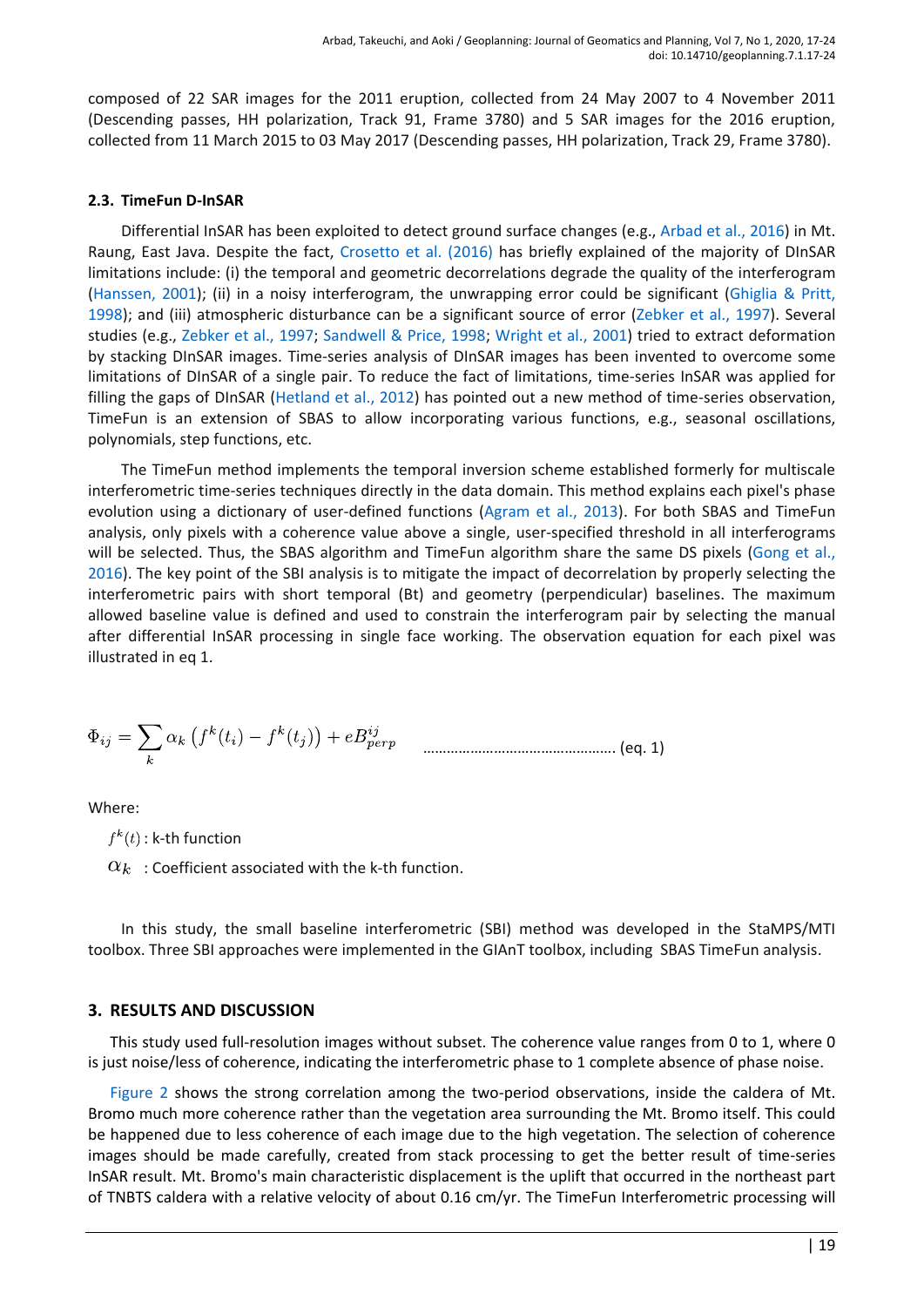give a deformation field from which we can infer volume changes, geometries, and locations of the deformation source involved in the eruption. Given previously periodical ground deformation in the caldera of TNBTS before the eruptions have been shown in [Figure 3.](#page-3-1)



<span id="page-3-0"></span>**Figure 2.** Time-series displacement results of Mt. Bromo for observations 2007-2011 (a) and 2014-2017 (b) with the color range unit in centimeters. The red rectangle is the area over Mt. Bromo Indonesia



<span id="page-3-1"></span>**Figure 3.** Time-series displacement results inside Mt. Bromo's caldera based on the TimeFun InSAR method obtained from March 2007 to May 2017. The displacement unit is in centimeters with a negative value represent the subsidence and a positive value represent the uplift.

The graph showed clearly the displacement that happened over Mt. Bromo. In our observation at Mt. Bromo, the surface at Mt. Bromo is shown instability since March 2007, which represented by the point in a graph. In the late of 2009 to Feb 2011, Mt. Bromo ran into inflation (see arrow A), and started eruption in the late of 2010 to Feb/March 2011, represented by arrow B. In the last of observations in the 2011 eruption, Mt. Bromo's surface slightly deflated (arrow C) where Mt. Bromo's activity is getting decrease. It seems abnormal that it may be caused systematically by an inappropriate selection of the reference points. In the 2016 eruption, we found the surface of Mt. Bromo is dramatically uplift from March 2015 to May 2017.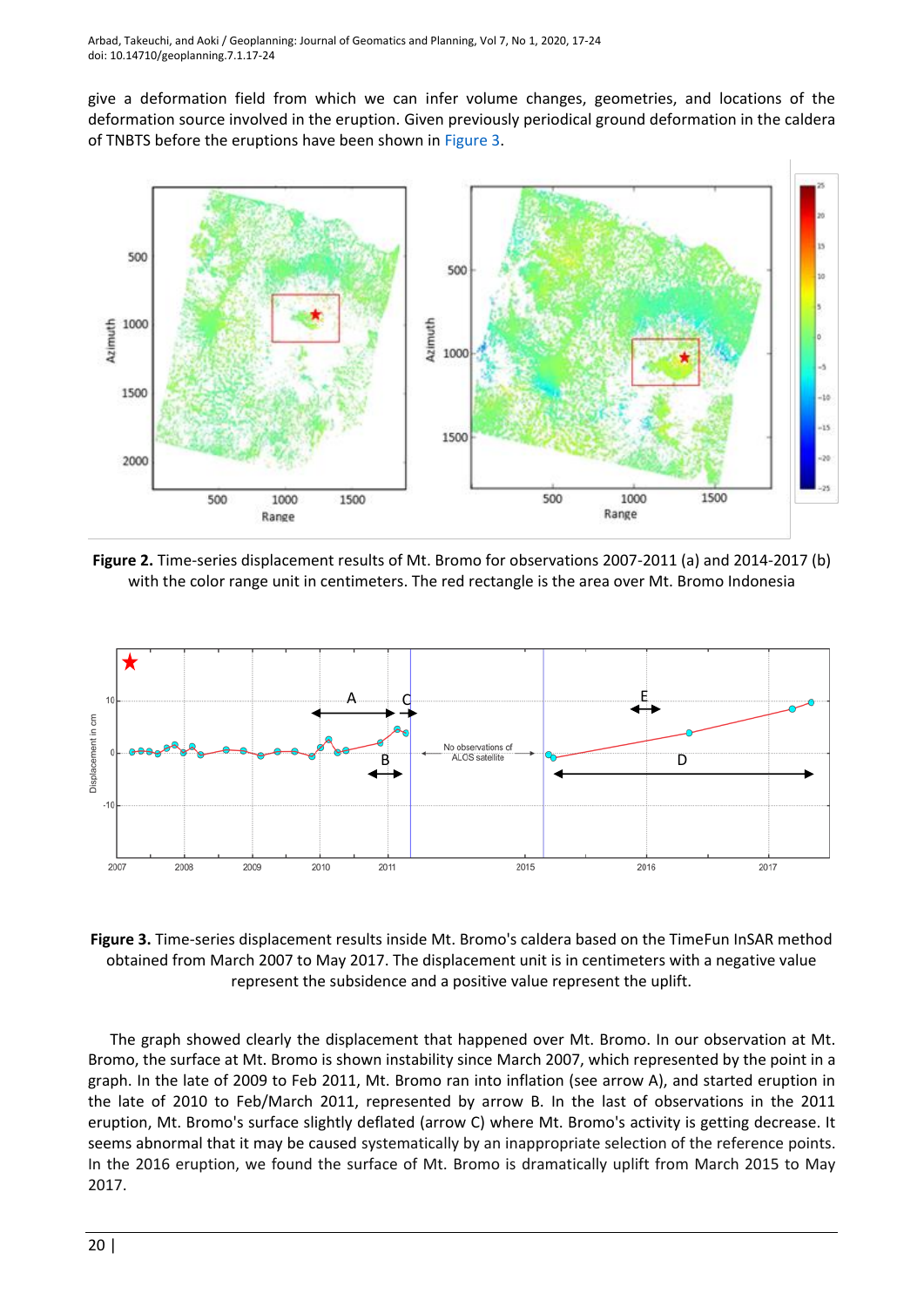The uplift value in the 2011 and 2016 eruption is nearly similar reach up to 5 cm but, at the end of the observations, the uplift occurred about 10 cm. This is two times bigger than the 2011 eruption or 2016 eruption. We can assume for the next eruption in 2020 (regarding the 5-year cycle of the eruption Mt. Bromo) is bigger than the 2011 and 2016 eruption. In the arrow D, the inflation is extremely increased at Mt. Bromo from March 2015 to May 2017. Surface deformation of a volcano is controlled by the shape and size of the source, the increment of pressure, and the medium's elastic, viscoelastic, and plastic properties. We present co-eruptive InSAR observations of the recent eruption at Mount Bromo. Moreover, we have to break the gaps of loss observation within the ALOS satellite's two-period observations. It could be opened the future research challenges, extracting the missing value to understand mechanisms behind the volcano cycle, particularly Mt. Bromo.



<span id="page-4-0"></span>**Figure 4.** Time-series displacement graphs of forest area (Figure A) and urban area (Figure B). The displacement unit is in centimeters with a negative value represent the subsidence and a positive value represents the uplift.

Regarding the TimeFun method, we also plotted the displacement graph in some sample areas such as urban areas and forest areas. We wanted to know about the displacement except for the main target. We selected point A in the forest area inside the National Park of Bromo Tengger Semeru. The graph shows the ground surface is relatively stable. It shows uplift. It may be caused by the forest ecosystem cycle like fallen trees. In the urban area [\(Figure 4b\)](#page-4-0), we selected the sample point in Malang city. Malang is one of the most populated cities in East Java Province. The graph shows the subsidence has occurred in Malang city. Subsidence in the urban area may be caused by groundwater and gas extraction (e.g., [Chaussard](#page-5-10) et al., [2013](#page-5-10) and Chen [et al., 2003\)](#page-5-11) or due to the flood. The study area's images are composed of complex land cover types. Our pre-study of interferometric processing expected the urban areas and areas with exposed rocks/sandy to maintain. Such as the mount Bromo area is a high level of coherence even after several years of observation.

The ALOS/PALSAR images have the highest resolution to investigate the surface's features and deformation over Mt. Bromo. The capabilities of remote sensing could be appreciated for active volcano monitoring. However, the remote sensing method still has limitations. We need the in situ measurement to validate the result of surface displacement (TimeFun method) over Mount Bromo. For future work, we can use this result. This is a good agreement with geological assessment for the human assessing in risk and vulnerability frame to create the mitigation plan based on the geographic information system analysis.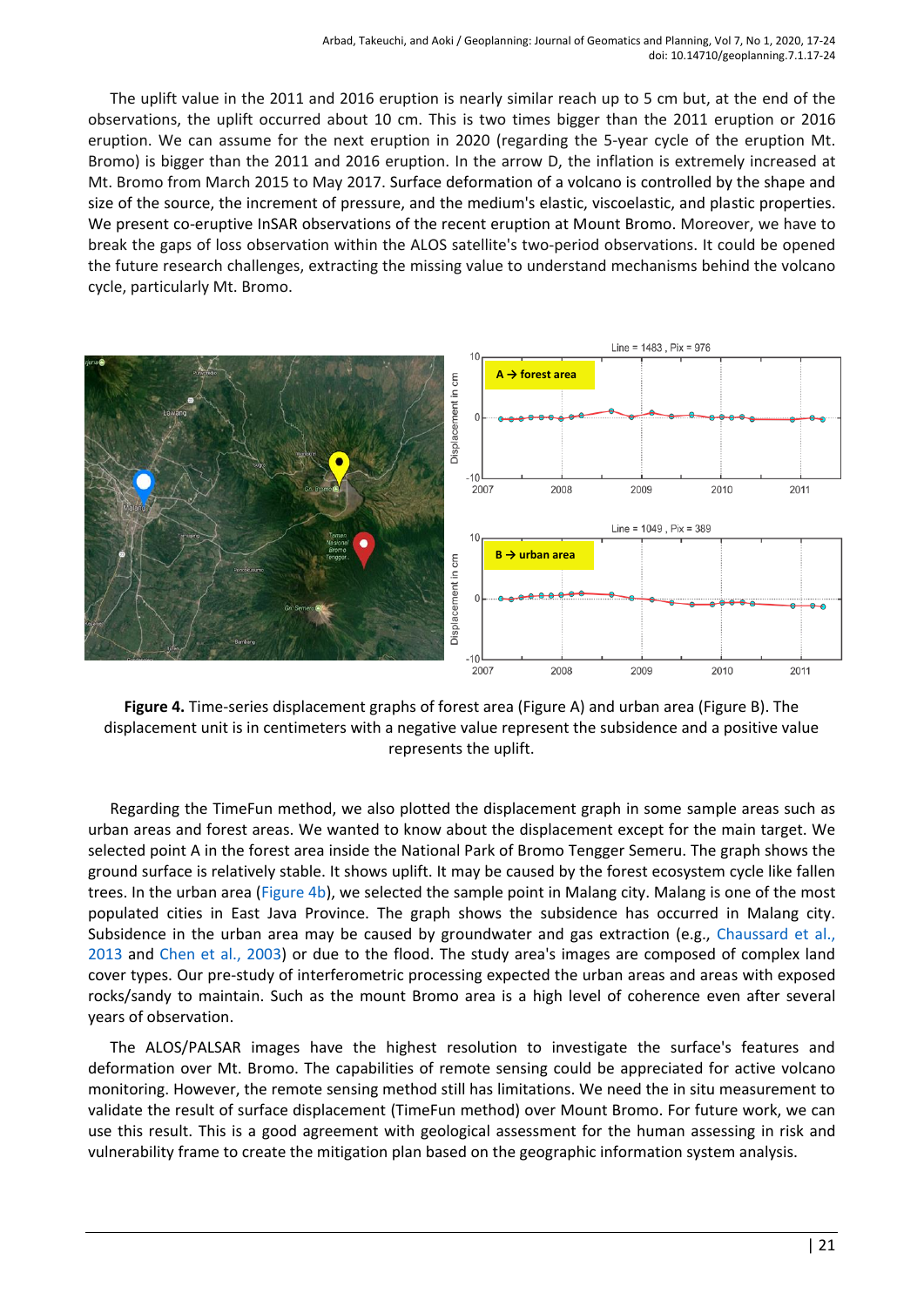Arbad, Takeuchi, and Aoki / Geoplanning: Journal of Geomatics and Planning, Vol 7, No 1, 2020, 17-24 doi: 10.14710/geoplanning.7.1.17-24

# **4. CONCLUSION**

In this study, we have presented the TimeFun Differential InSAR method to get the time-series land surface deformation over the Mt. Bromo to understand the annual growing characteristics of deformation under the high-intensity of volcanic activity of Mt. Bromo Indonesia and recognize the ground deformation features. We found the uplift evidence based on the TimeFun analysis result up to 5 cm in November 2010, continuing to February 2011, and slightly uplift until the end of the observations. Nearly two times the uplift occurred at the caldera of Mt. Bromo. Another error could be happened, which may be caused systematically by an inappropriate selection of the reference points or another volcanic activities phenomenon such as the ash-materials. The present study has focused on the characteristics of the TimeFun methods and our data processing experience to benefit future users of these modules.

# **5. ACKNOWLEDGMENTS**

Thanks to JAXA (Japan Aerospace Exploration Agency) to provide PALSAR/PALSAR-2 images. Remote Sensing of Environment and Disaster Laboratory, Industrial Institute of the Technology University of Tokyo. LPDP (Indonesia Endowment Fund For Education) Scholarship, Indonesia Ministry of Finance, and Earthquake Research Institute share knowledge on volcano sight.

# **6. REFERENCES**

- <span id="page-5-9"></span>Agram, P. S., Jolivet, R., Riel, B., Lin, Y. N., Simons, M., Hetland, E., … Lasserre, C. (2013). New radar interferometric time series analysis toolbox released. *Eos, Transactions American Geophysical Union*, *94*(7), 69–70. [\[Crossref\]](https://doi.org/10.1002/2013eo070001)
- <span id="page-5-6"></span>Abidin, H. Z., Andreas, H., Gamal, M., Hendrasto, M., Suganda, O. K., Purbawinata, M. A., … others. (2004). The deformation of Bromo Volcano (Indonesia) as detected by GPS surveys method. *Positioning*, *1*(8).
- <span id="page-5-2"></span>Andreastuti, S., Paripurno, E. T., Gunawan, H., Budianto, A., Syahbana, D., & Pallister, J. (2019). Character of community response to volcanic crises at Sinabung and Kelud volcanoes. *Journal of Volcanology and Geothermal Research*, *382*, 298–310. [\[Crossref\]](https://doi.org/10.1016/j.jvolgeores.2017.01.022)
- <span id="page-5-7"></span>Arbad, A. P., Takeuchi, W., Ardy, A., & Ashari, R. A. (2016). Observing Deformation at Mt. Raung East Java Based on PALSAR-2 Imagery by Using Interferometric SAR. *IOP Conference Series: Earth and Environmental Science*, *47*(1), 12021. [\[Crossref\]](https://doi.org/10.1088/1755-1315/47/1/012021)
- <span id="page-5-0"></span>Bello, O. M., & Aina, Y. A. (2014). Satellite Remote Sensing as a Tool in Disaster Management and Sustainable Development: Towards a Synergistic Approach. *Procedia - Social and Behavioral Sciences*, *120*, 365–373. [\[Crossref\]](https://doi.org/10.1016/j.sbspro.2014.02.114)
- <span id="page-5-4"></span>Berardino, P., Fornaro, G., Lanari, R., & Sansosti, E. (2002). A new algorithm for surface deformation monitoring based on small baseline differential SAR interferograms. *IEEE Transactions on Geoscience and Remote Sensing*, *40*(11), 2375–2383. [\[Crossref\]](https://doi.org/10.1109/tgrs.2002.803792)
- <span id="page-5-1"></span>Chaturvedi, S. K., Srivastava, P. K., & Guven, U. (2017). A brief review on tsunami early warning detection using BPR approach and post analysis by SAR satellite dataset. *Journal of Ocean Engineering and Science*, *2*(2), 83–89. [\[Crossref\]](https://doi.org/10.1016/j.joes.2016.12.001)
- <span id="page-5-10"></span>Chaussard, E., Amelung, F., Abidin, H., & Hong, S.-H. (2013). Sinking cities in Indonesia: ALOS PALSAR detects rapid subsidence due to groundwater and gas extraction. *Remote Sensing of Environment*, *128*, 150–161. [\[Crossref\]](https://doi.org/10.1016/j.rse.2012.10.015)
- <span id="page-5-11"></span>Chen, C., Pei, S., & Jiao, J. (2003). Land subsidence caused by groundwater exploitation in Suzhou City, China. *Hydrogeology Journal*, *11*(2), 275–287. [\[Crossref\]](https://doi.org/10.1007/s10040-002-0225-5)
- <span id="page-5-3"></span>Chowdhury, T. A., Minet, C., & Fritz, T. (2016). A prototype of an automated high resolution InSAR volcanomonitoring system in the MED-SUV project. *EGUGA*, EPSC2016--13177.
- <span id="page-5-8"></span>Crosetto, M., Monserrat, O., Cuevas-González, M., Devanthéry, N., & Crippa, B. (2016). Persistent scatterer interferometry: A review. *ISPRS Journal of Photogrammetry and Remote Sensing*, *115*, 78–89.
- <span id="page-5-5"></span>Di Traglia, F., Nolesini, T., Ciampalini, A., Solari, L., Frodella, W., Bellotti, F., … Casagli, N. (2018). Tracking morphological changes and slope instability using spaceborne and ground-based SAR data. *Geomorphology*, *300*, 95–112. [\[Crossref\]](https://doi.org/10.1016/j.geomorph.2017.10.023)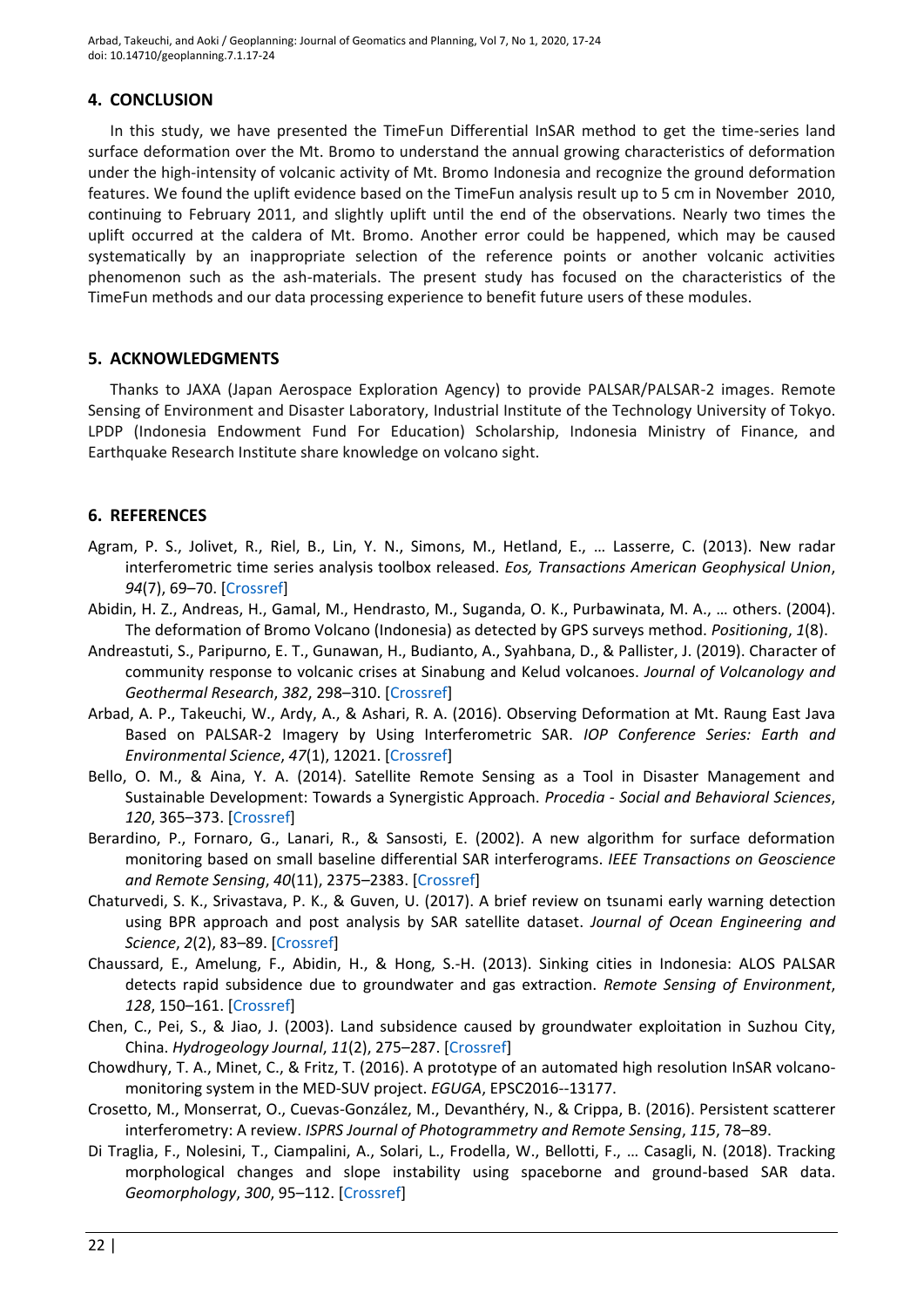- <span id="page-6-10"></span>ElGharbawi, T., & Tamura, M. (2014). Measuring deformations using SAR interferometry and GPS observables with geodetic accuracy: Application to Tokyo, Japan. *ISPRS Journal of Photogrammetry and Remote Sensing*, *88*, 156–165. [\[Crossref\]](https://doi.org/10.1016/j.isprsjprs.2013.12.005)
- <span id="page-6-3"></span>Elkhrachy, I. (2015). Flash Flood Hazard Mapping Using Satellite Images and GIS Tools: A case study of Najran City, Kingdom of Saudi Arabia (KSA). *Egyptian Journal of Remote Sensing and Space Science*, *18*(2), 261–278. [\[Crossref\]](https://doi.org/10.1016/j.ejrs.2015.06.007)
- <span id="page-6-9"></span>Ferretti, A., Prati, C., & Rocca, F. (1999). Multibaseline InSAR DEM reconstruction: The wavelet approach. *IEEE Transactions on Geoscience and Remote Sensing*, *37*(2), 705–715. [\[Crossref\]](https://doi.org/10.1109/36.752187)
- <span id="page-6-17"></span>Ghiglia, D. C., & Pritt, M. D. (1998). Theory, Algorithms, and Software. *New York, USA: A Wiley-Interscience Publication*.
- <span id="page-6-20"></span>Gong, W., Thiele, A., Hinz, S., Meyer, F. J., Hooper, A., & Agram, P. S. (2016). Comparison of small baseline Interferometric SAR processors for estimating ground deformation. *Remote Sensing*, *8*(4), 330. [\[Crossref\]](https://doi.org/10.3390/rs8040330)
- <span id="page-6-16"></span>Hanssen, R. F. (2001). *Radar interferometry: data interpretation and error analysis* (Vol. 2). Springer Science & Business Media. [\[Crossref\]](https://doi.org/10.1007/0-306-47633-9)
- <span id="page-6-19"></span>Hetland, E. A., Musé, P., Simons, M., Lin, Y. N., Agram, P. S., & DiCaprio, C. J. (2012). Multiscale InSAR time series (MInTS) analysis of surface deformation. *Journal of Geophysical Research: Solid Earth*, *117*(B2). [\[Crossref\]](https://doi.org/10.1029/2011jb008731)
- <span id="page-6-8"></span>Hooper, A., Zebker, H., Segall, P., & Kampes, B. (2004). A new method for measuring deformation on volcanoes and other natural terrains using InSAR persistent scatterers. *Geophysical Research Letters*, *31*(23). [\[Crossref\]](https://doi.org/10.1029/2004gl021737)
- <span id="page-6-0"></span>Kaku, K. (2019). Satellite remote sensing for disaster management support: A holistic and staged approach based on case studies in Sentinel Asia. *International Journal of Disaster Risk Reduction*, *33*(October 2018), 417–432. [\[Crossref\]](https://doi.org/10.1016/j.ijdrr.2018.09.015)
- <span id="page-6-14"></span>Lu, Z., Kwoun, O., & Rykhus, R. (2007). Interferometric synthetic aperture radar (InSAR): its past, present and future. *Photogrammetric Engineering and Remote Sensing*, *73*(3), 217. [\[Crossref\]](https://doi.org/10.1007/978-3-540-49302-0_5)
- <span id="page-6-4"></span>Malley, R. T. O., Behrenfeld, M. J., Westberry, T. K., Milligan, A. J., Reese, D. C., & Halsey, K. H. (2014). Improbability mapping : A metric for satellite-detection of submarine volcanic eruptions. *Remote Sensing of Environment*, *140*, 596–603. [\[Crossref\]](https://doi.org/10.1016/j.rse.2013.09.029)
- <span id="page-6-5"></span>Pallister, J., Wessels, R., Griswold, J., Mccausland, W., Kartadinata, N., Gunawan, H., … Primulyana, S. (2019). Monitoring , forecasting collapse events , and mapping pyroclastic deposits at Sinabung volcano with satellite imagery Sinabung Toba Caldera. *Journal of Volcanology and Geothermal Research*, *382*, 149–163. [\[Crossref\]](https://doi.org/10.1016/j.jvolgeores.2018.05.012)
- <span id="page-6-1"></span>Ramdani, F., Setiani, P., & Setiawati, D. A. (2019). Analysis of sequence earthquake of Lombok Island, Indonesia. *Progress in Disaster Science*, *4*, 100046. [\[Crossref\]](https://doi.org/10.1016/j.pdisas.2019.100046)
- <span id="page-6-2"></span>Rathje, E. M., & Franke, K. (2016). Remote sensing for geotechnical earthquake reconnaissance. *Soil Dynamics and Earthquake Engineering*, *91*, 304–316. [\[Crossref\]](https://doi.org/10.1016/j.soildyn.2016.09.016)
- <span id="page-6-18"></span>Sandwell, D. T., & Price, E. J. (1998). Phase gradient approach to stacking interferograms. *Journal of Geophysical Research: Solid Earth*, *103*(B12), 30183–30204. [\[Crossref\]](https://doi.org/10.1029/1998jb900008)
- <span id="page-6-11"></span>Sousa, J. J., Ruiz, A. M., Bakoň, M., Lazecky, M., Hlaváčová, I., Patrício, G., … Perissin, D. (2016). Potential of C-Band SAR Interferometry for Dam Monitoring. *Procedia Computer Science*, *100*, 1103–1114. [\[Crossref\]](https://doi.org/10.1016/j.procs.2016.09.258)
- <span id="page-6-12"></span>Sousa, J. J., Ruiz, A. M., Hooper, A. J., Hanssen, R. F., Perski, Z., Bastos, L. C., … Avilés, M. (2014). Multitemporal InSAR for Deformation Monitoring of the Granada and Padul Faults and the Surrounding Area (Betic Cordillera, Southern Spain). *Procedia Technology*, *16*, 886–896. [\[Crossref\]](https://doi.org/10.1016/j.protcy.2014.10.040)
- <span id="page-6-7"></span>Tilling, R. I. (1989). Volcanic hazards and their mitigation: progress and problems. *Reviews of Geophysics*, *27*(2), 237–269. [\[Crossref\]](https://doi.org/10.1029/rg027i002p00237)
- <span id="page-6-6"></span>Valade, S., Ley, A., Massimetti, F., Hondt, O. D., Laiolo, M., Coppola, D., … Walter, T. R. (2019). *Multisensor Sentinel Missions and Artificial Intelligence : The MOUNTS Monitoring System*. 1–31.
- <span id="page-6-15"></span>Voigt, S., Schneiderhan, T., Twele, A., Gähler, M., Stein, E., & Mehl, H. (2011). Rapid damage assessment and situation mapping: learning from the 2010 Haiti earthquake. *Photogrammetric Engineering and Remote Sensing (PE&RS)*, *77*(9), 923–931. [\[Crossref\]](https://doi.org/10.14358/pers.77.9.923)
- <span id="page-6-13"></span>Wild, C. C., Marsh, O. O., & Rack, W. (2019). Differential interferometric synthetic aperture radar for tide modelling in Antarctic ice-shelf grounding zones. *Cryosphere*, *13*(12), 3171–3191. [\[Crossref\]](https://doi.org/10.5194/tc-13-3171-2019)